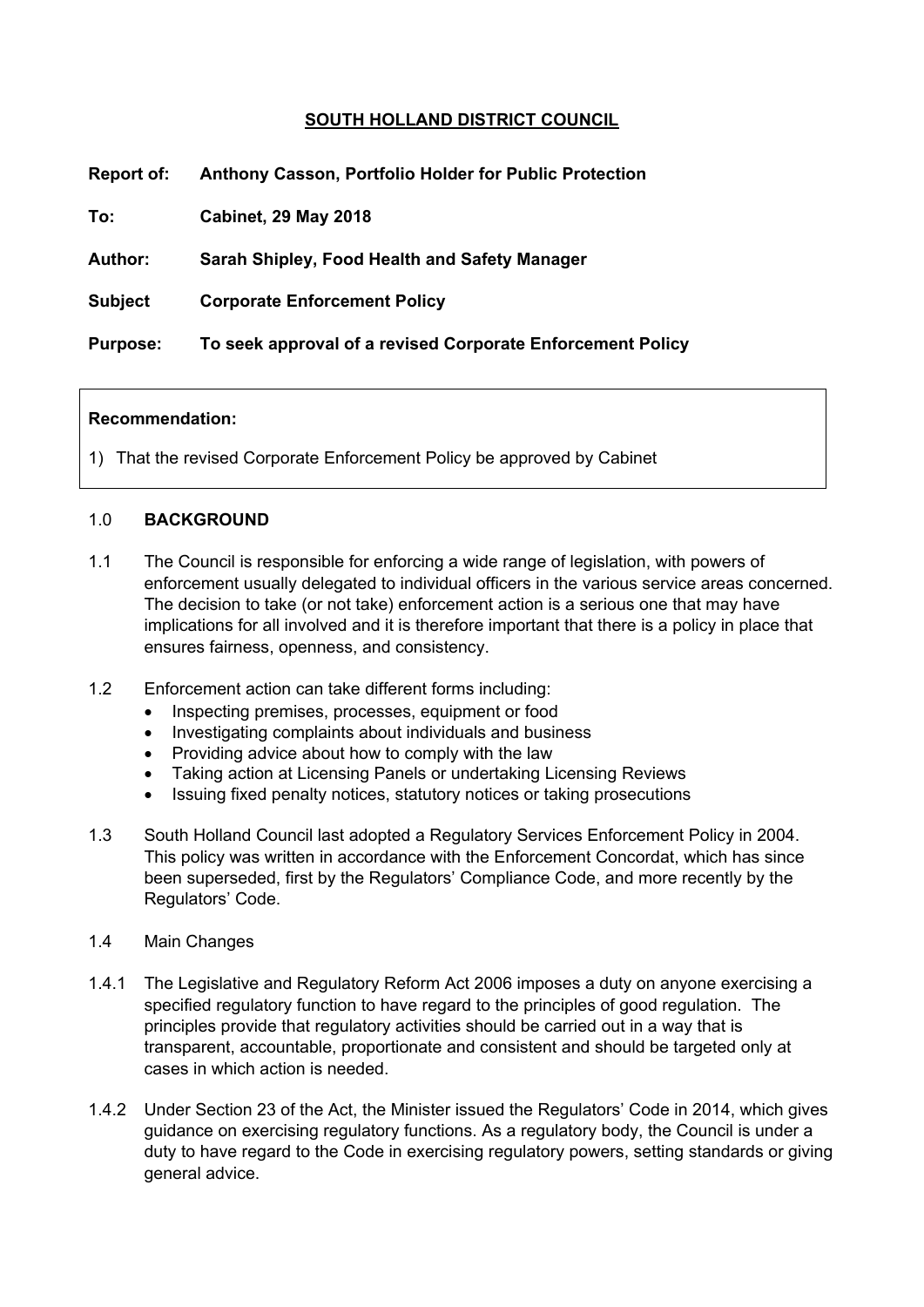- 1.4.3 The proposed policy, attached as an appendix to this report, creates one single, joint Corporate Enforcement Policy and brings it in-line with current requirements. The proposed Policy starts from the premise that most businesses and individuals want to comply with the law. Help and support will be provided to enable them to meet their legal obligations without unnecessary expenses, while firm action will be taken against those who flout the law or act irresponsibly. It seeks to assist officers in the decision making process, to ensure a consistent approach when using the range of enforcement tools available to them.
- 1.4.4 In revising this Policy, officers have considered how best to:
	- Understand and minimise negative economic impacts of enforcement activities;
	- Minimise the costs of compliance for those who are regulated;
	- Improve confidence in compliance for those who are regulated; and
	- Encourage and promote compliance with legislative requirements.
- 1.4.5 The intention of the draft Policy is to ensure that any enforcement action is compliant with the relevant legislation, codes of practice and government guidance. Also it must be transparent and accountable, proportionate, targeted, consistent in approach and appropriate.
- 1.4.6 The diversity of regulatory powers makes it difficult to encapsulate detailed processes in this policy. Often there are detailed and differing processes that need to be followed. For this reason, whilst the policy sets out principles that will be followed, more detail is contained in service specific policies which will form appendices to the Corporate Enforcement Policy.
- 1.4.7 The policy will apply to all Council services with enforcement functions:

Legal; Place – Communities, Housing and Environmental Services; Public Protection; Planning and Building Control; Finance and Revenue and Benefits.

### 2.0 **OPTIONS**

- 2.1 Adopt the revised Corporate Enforcement Policy to guide all enforcement activities undertaken by all service areas with a regulatory responsibility.
- 2.2 Do nothing and retain the previous published Regulatory Services Enforcement Policy dated 2004, contrary to current regulatory requirements and statutory guidance.

### 3.0 **REASONS FOR RECOMMENDATION(S)**

3.1 To ensure legal compliance and to ensure that enforcement action taken by the Council is better able the resist a challenge in the courts.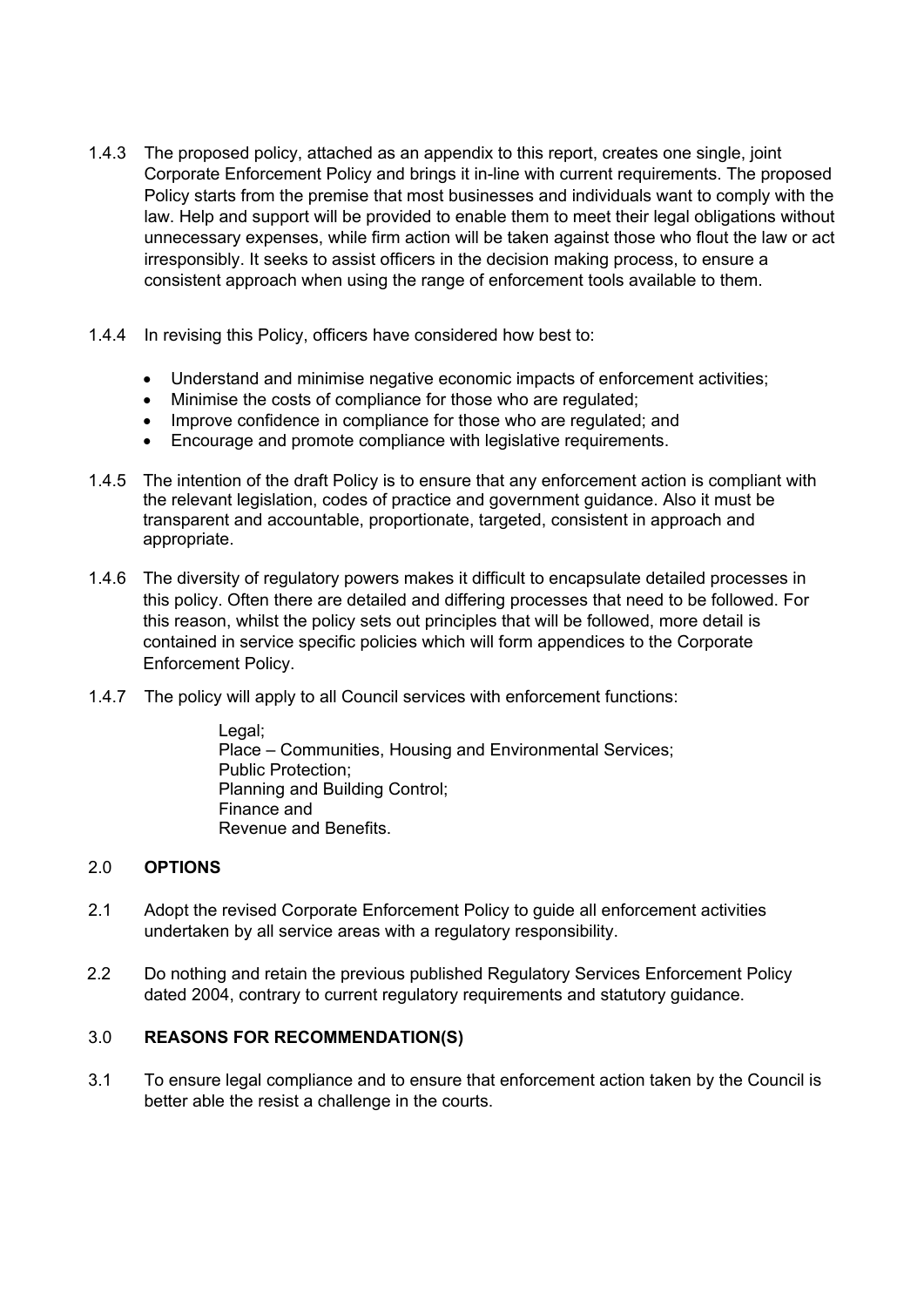# 4.0 **EXPECTED BENEFITS**

- 4.1 A revised Corporate Enforcement Policy will set out the standards that will be applied across the Council, when acting in its role as regulator and enforcement agency, and what residents, business and workers can expect from South Holland Council.
- 4.2 The adoption of a revised policy will ensure that officers undertaking regulatory work will do so in a consistent and transparent way, and in accordance with current legal requirements.
- 4.3 This will ensure a reduced risk of challenge in the courts and the potential loss of a case for failing to comply with correct procedure.

## 5.0 **IMPLICATIONS**

In preparing this report, the report author has considered the likely implications of the decision - particularly in terms of Carbon Footprint / Environmental Issues; Constitutional & Legal; Contracts; Corporate Priorities; Crime & Disorder; Equality & Diversity/Human Rights; Financial; Health & Wellbeing; Reputation; Risk Management; Safeguarding; Staffing; Stakeholders/Consultation/Timescales; Transformation Programme; Other. Where the report author considers that there may be implications under one or more of these headings, these are identified below.

### 5.1 **Carbon Footprint / Environmental Issues**

5.1.1 This report has no carbon footprint or environmental implications

### 5.2 **Constitutional & Legal**

5.2.1 The Council is under a duty to have regard to the Regulators' Code when exercising its regulatory powers, setting standards or giving general advice.

# 5.3 **Contracts**

5.3.1 This report does not give rise to any contract implications.

### 5.4 **Corporate Priorities**

- 5.4.1 The proposals support the following Council priorities:
	- To develop safer, stronger, healthier and more independent communities while protecting the most vulnerable;
	- To have pride in South Holland by supporting the district and residents to develop and thrive;
	- To provide the right services, at the right time and in the right way;
	- To encourage the local economy to be vibrant with continued growth.

### 5.5 **Crime and Disorder**

5.5.1 This report supports regulatory work undertaken by the Council.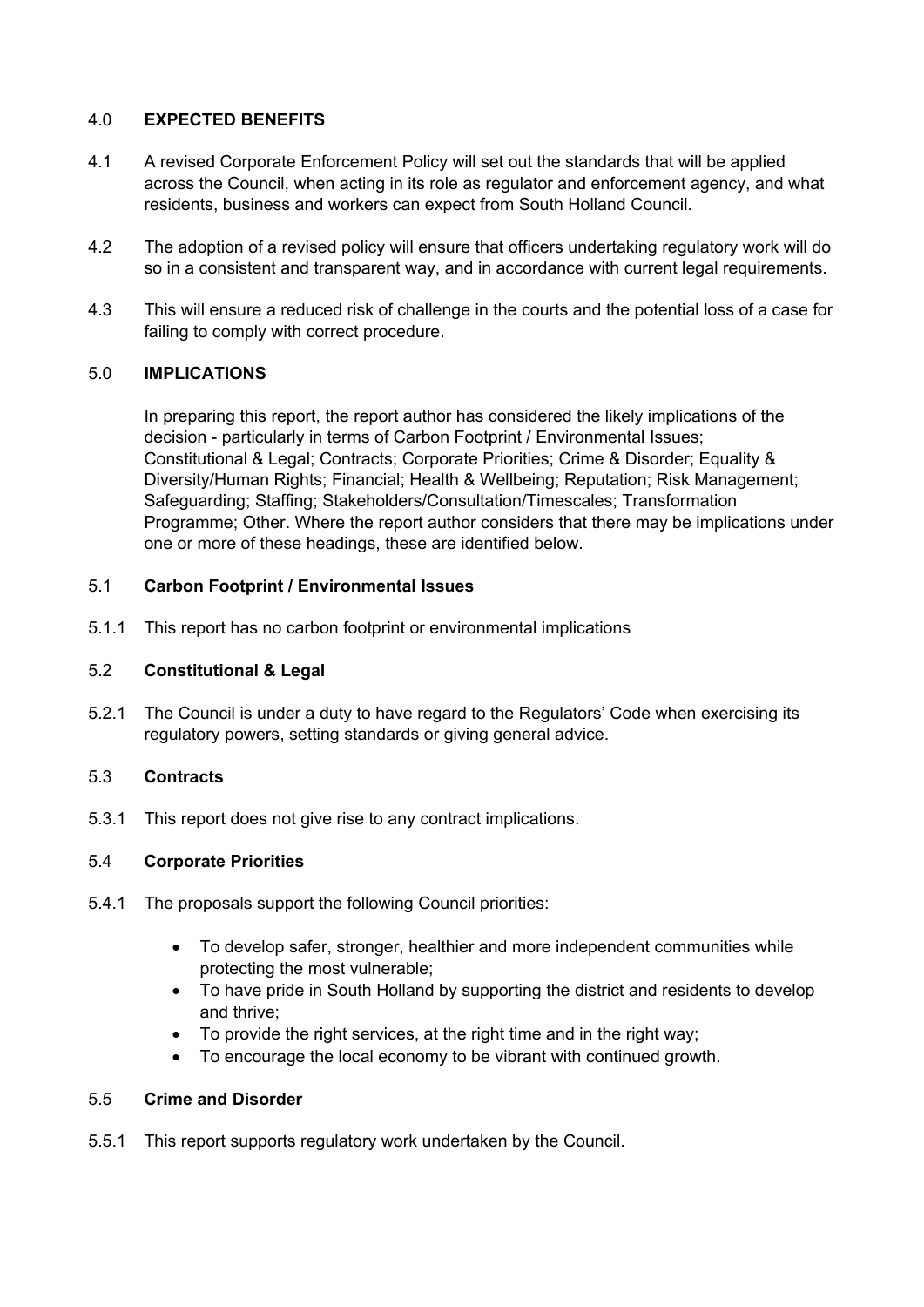## 5.6 **Equality and Diversity / Human Rights**

5.6.1 This report does not give rise to any equality and diversity, or human rights implications.

## 5.7 **Financial**

5.7.1 There are no financial implications arising from this report.

## 5.8 **Health & Wellbeing**

5.8.1 This report supports the regulatory work undertaken by the Council to promote health & wellbeing of residents, visitors and workers.

## 5.9 **Reputation**

5.9.1 The adoption of the Corporate Enforcement Policy will ensure that regulatory activities are undertaken in an open and transparent manner and in accordance with current statutory requirements, promoting a positive image of the Council.

## 5.10 **Risk Management**

5.10.1 The adoption of a Corporate Enforcement Policy that is followed by staff while undertaking regulatory activities should reduce the risk of the Council being open to legal challenge or judicial review if decisions are made based on incorrect procedure.

## 5.11 **Safeguarding**

5.11.1 This report does not give rise to any safeguarding implications

### 5.12 **Staffing**

5.12.1 This report does not give rise to any staffing implications, other than ensuring that those involved in regulatory activities are made aware of the new policy and procedures reviewed to ensure compliance.

### 5.13 **Stakeholders / Constitution / Timescales**

- 5.13.1 The draft Corporate Enforcement Policy has been developed in consultation with all service areas of the Council involved in regulatory work.
- 5.13.2 A copy of the draft Corporate Enforcement Policy has also be sent to key stakeholders and on the Council's website inviting comment.

### 5.14 **Transformation Programme**

5.14.1 This report does not give rise to any implications for the Transformation Programme.